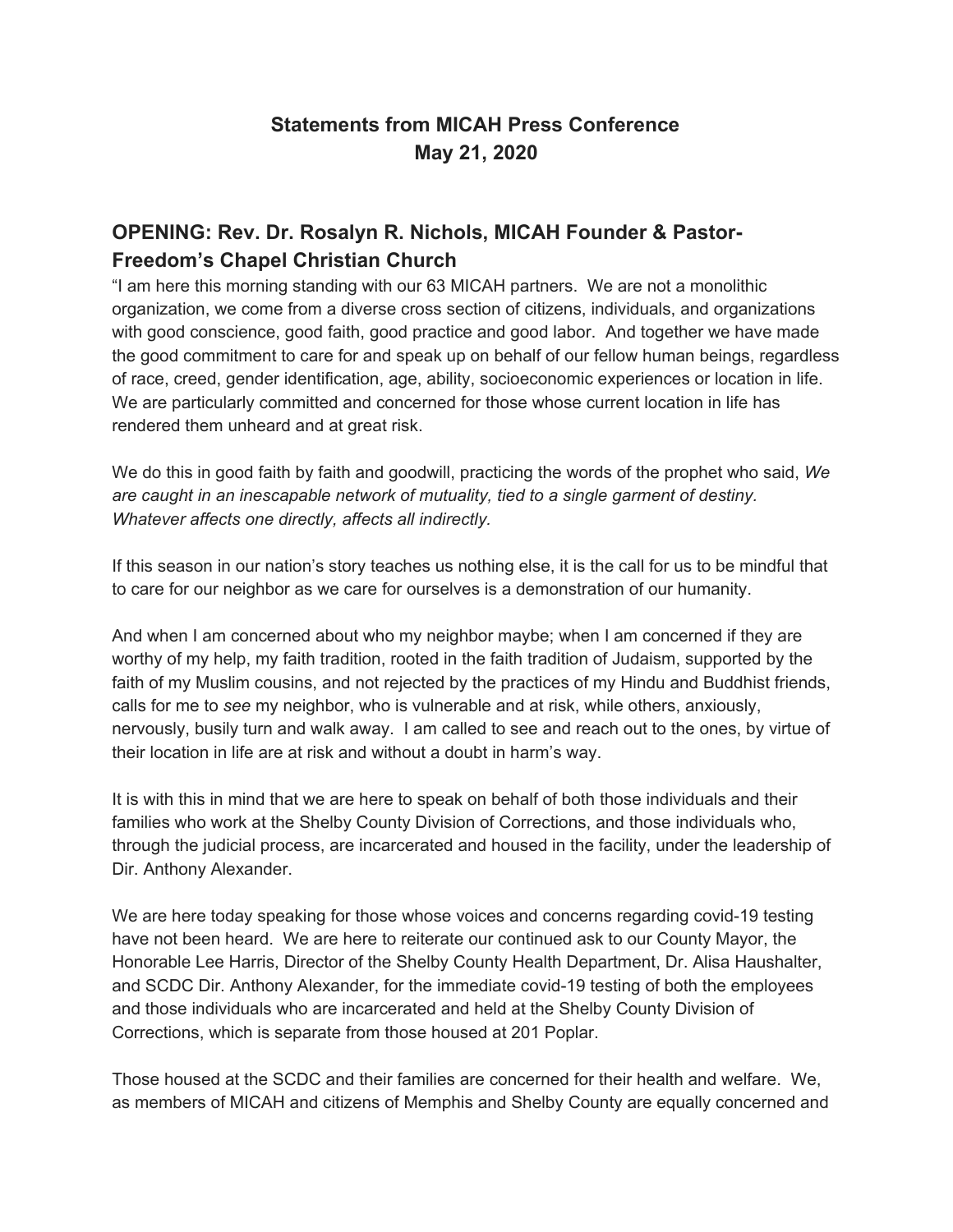have asked and called for testing repeatedly. To not test is inhumane, unjust; irresponsible and ultimately a matter of public safety for those workers who enter and exit daily returning to their families and loved ones, and for those who are held in the facility and their families concerned as well.

This is not a question of the judicial process. We understand these individuals housed have broken the law. They have been found guilty and many are awaiting sentencing. That process has already taken place. This is a matter, therefore of the health and welfare for all of us. They have already been judged and found guilty. This is not about judgement; this is about humanity. How we treat one another. And the judgement we will receive will be based on how we treat those who are at risk. Their housing, not their crime, places them at risk and we are responsible for attending to that risk. Not for them only, but for their families, their communities and for us all. We are to provide a refuge, not a further condemnation and punishment.

This morning during my quiet time, my devotional offered this for consideration: Do not judge or you too will be judged. For the same way you judge others, you will be judged, and with the measure you use, it will be measured to you. The question was '*Are there those* God is calling you to stop judging? What might it look like to bless and extend mercy to them?'

My answer was, *'Yes, and mercy comes in the form of testing. Blessings come in caring for our neighbors, our fellow human beings regardless of the cause or their location in life.'*

And my prayer for us:

Forgive us for having so many opinions about so many people and judging them. Wipe the slate of our hearts clean and give us grace to offer what is needed at this time. In the name of all that is good and holy. Amen."

## **OVERVIEW OF SHELBY COUNTY'S DETENTION FACILITIES: Meggan Kiel, MICAH Organizer**

"As MICAH has ventured into advocacy of the incarcerated individuals in Shelby County, we have learned that there is a lot of confusion about the detention facilities in our community and who oversees them. As we, ourselves, have learned the correct names of facilities and the respective responsible parties, we want to make sure that all in the community are also aware:

There are 4 detention facilities under the purview of Shelby County.

Shelby County Jail (often referred to as 201 Poplar), Jail East Women's Facility, and the Juvenile Detention Center are under the Shelby County Sheriff's Office, Sheriff Floyd Bonner.

The Shelby County Division of Corrections (sometimes referred to as the "Penal Farm") is under the Direction of Anthony Alexander who was appointed to the position by Mayor Lee Harris."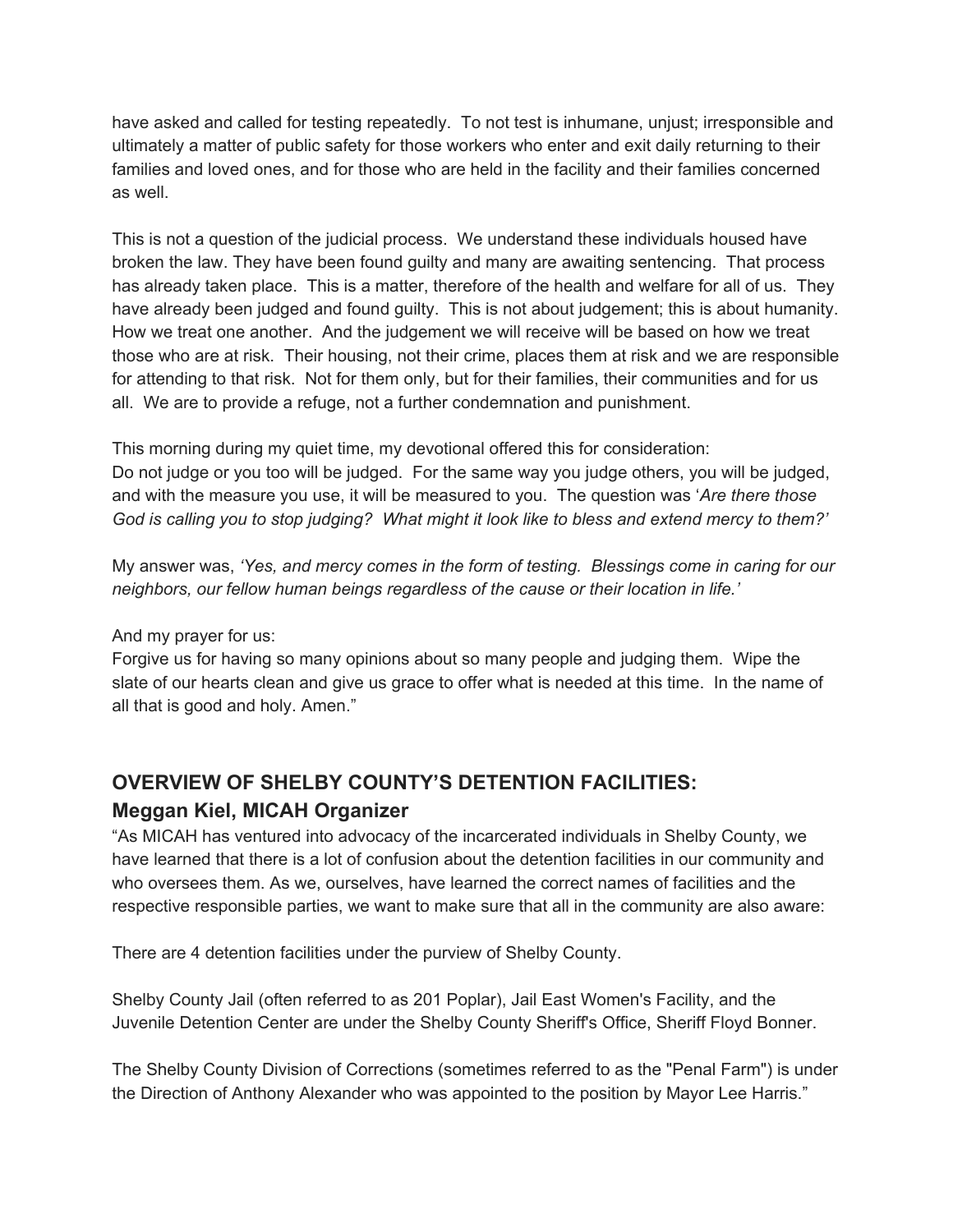### **SAFEGUARDING OF THE INCARCERATED POPULATION: Janiece J. Lee, MICAH Vice President & Lay Leader- Hope Church**

"MICAH has been focused on being sure that the marginalized and at-risk among us are being tested and treated fairly and equitably during the COVID-19 pandemic. We began asking questions and outlining our position at the end of March, calling on local public officials to work on the deconcentration and decarceration of our local detention and correctional facilities and for safeguarding of those who remain in the care and custody of Shelby County. Since late March, MICAH has put the full weight of its coalition behind the push for fair and equitable treatment of the incarcerated population in our community.

We called on District Attorney Weirich, Chief Defender Aluko, Sheriff Bonner and Mayor Harris to reduce the population at the local detention centers either directly or by putting pressure on local judges and law enforcement groups to consider releasing specific categories of individuals, including the medically compromised or vulnerable. We have asked the Sheriff, Mayor Harris and Director Alexander of the Shelby County Division of Corrections to provide information and remain transparent as to their processes and procedures used in safeguarding the populations in their care.

Since the drafting of MICAH's position statement at the end of March and our first press conference on April 7th, we have reached out to these same officials multiple times. We received written responses from Weirich and Bonner and met with Chief Public Defender Phyllis Aluko, Sheriff Floyd Bonner, Mayor Lee Harris and his staff on multiple occasions, Dr. Haushalter and Shelby County Division of Corrections Director Anthony Alexander. We requested a meeting with General Weirich, but did not receive any response.

During April, Sheriff Bonner began releasing weekly updates providing the number of tests given, the results of those tests and updates to their policies and procedures. We were made aware of surge testing being done by the Shelby County Health Department with 266 tests being conducted on one day for those being held at 201 Poplar. 137 of those tested that day, on or around April 29<sup>th</sup>, were positive for COVID-19.

We then began asking for the same transparency for those being held at SCDC but, though we were told that there were 9 employees who tested positive from SCDC and 0 incarcerated who tested positive, we did not know how many people at SCDC had been tested. MICAH, meanwhile, was hearing from family and loved ones of those housed at SCDC, a facility that houses men and women in 40-person open dormitories, that there were sick people at the facility and that the fear and anxiety there among the population was very high.

Given the significant numbers of COVID-19 positive incarcerated people across the nation, and specifically within the state of Tennessee, MICAH knew that this was an issue of public safety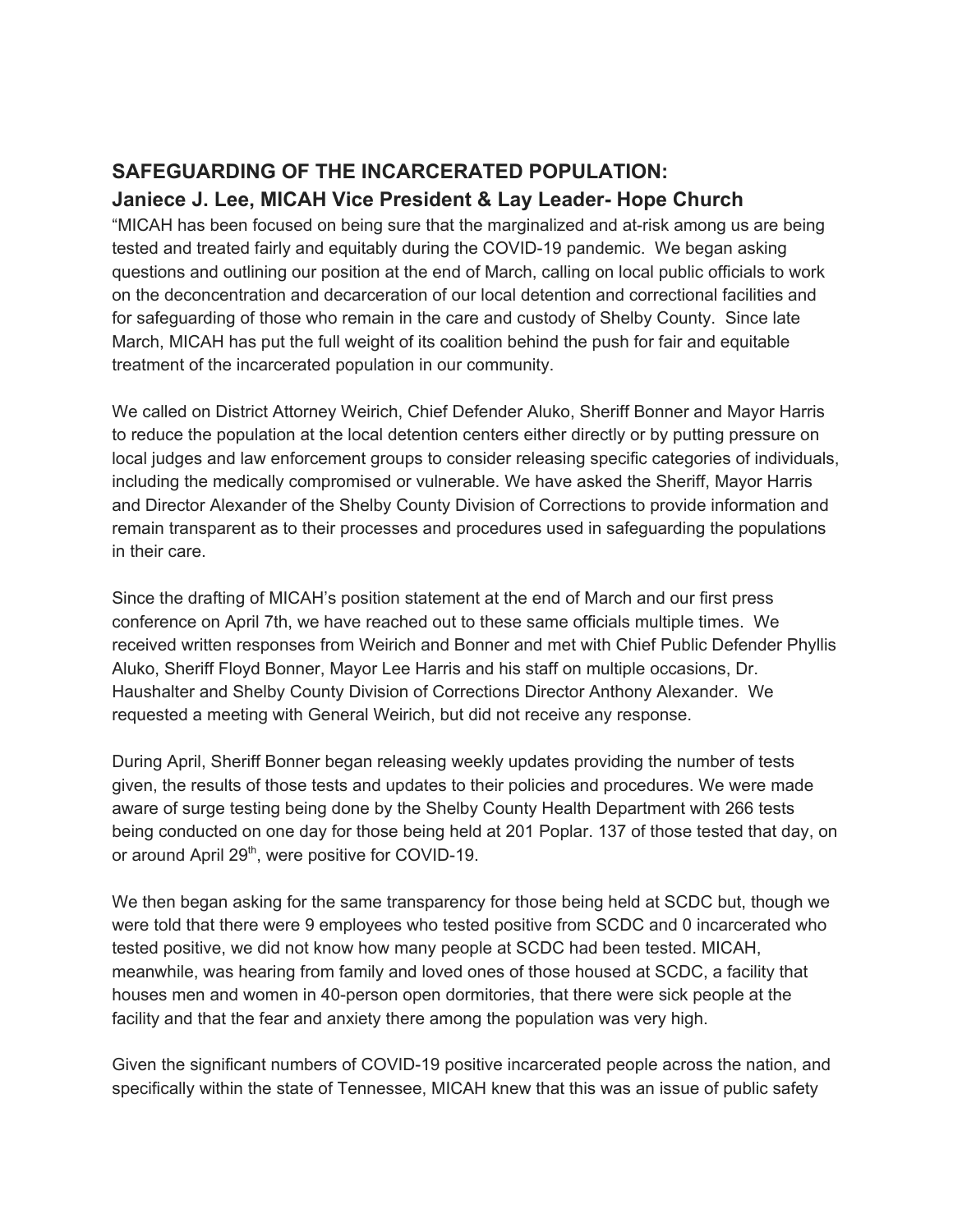for both those being housed and those who are employed at the SCDC and their families. MICAH continued its push for testing.

**MICAH is hesitant to say that we are excited – as the measure is long overdue and necessary – but we are relieved to announce that at a meeting with MICAH leadership yesterday, Mayor Harris committed to accelerating the surge testing done at the SCDC, having it completed by May 29th. We believe that this is an urgent and critical need.** Those of you who know me know that I often lean on Bryan Stevenson of the Equal Justice Initiative. Here is no different. Mr. Stevenson has said, "All of our survival is tied to the survival of everyone." I add, such is our humanity – all of our humanity is tied to the humanity we project onto everyone, including the incarcerated among us.

MICAH is dedicated to the care and dignity of all souls."

# **DECARCERATION/DECONCENTRATION OF DETENTION FACILITIES: Stephen McIntosh, MICAH Delegate & Elder- Idlewild Presbyterian Church**

"Shifting from testing, but continuing with the theme of providing humane, equitable and safe treatment of those who are incarcerated in Shelby County, I want to address the topic of actions and transparency related to decarceration and deconcentration. In today's context, this refers to the release and separation of individuals from one another within our local jails and prisons in order to reduce the health risks to those who are incarcerated, to the prison staff and to our community. These practices are currently being implemented on a widescale basis across our nation in an effort to minimize the impact of COVID-19.

After requesting information in April on these topics with the District Attorney, there remained several unanswered questions and requests which were subsequently recommunicated in writing to Ms. Weirich via email on May 1<sup>st</sup>. To date, there has been no response to this correspondence.

Specifically, MICAH has requested action and transparency in 2 areas related to individuals who are detained at 201 Poplar, Jail East, the Juvenile Detention Center and the Shelby County Division of Corrections.

**First, MICAH has asked for action in the form of the release of individuals who are in 2 categories:**

**1. Those being housed at the Shelby County Division of Corrections for a nonviolent offense and with fewer than 90 days left on their sentence...and... 2. Those who are being held at any of the county's detention/correctional facilities for nonviolent parole or probation technical violations who can become part of the supervisory responsibility of the Office of Probation and Parole.**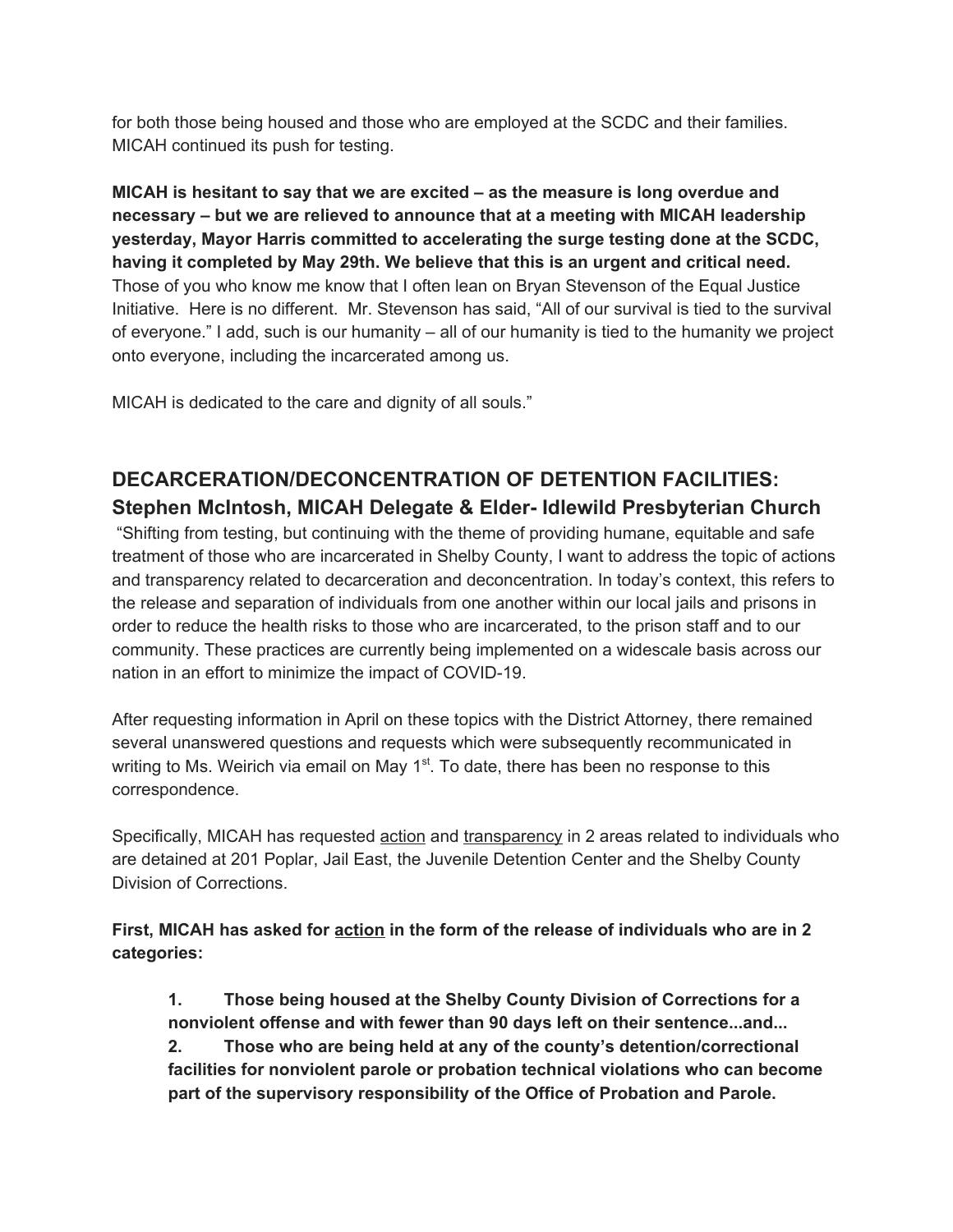These requests for release are in addition to the ones that were simply being held because they could not afford their cash bail as well as those who are deemed to be "medically vulnerable" due to illness, medical condition, or age. We received assurances via a written response from District Attorney Weirich on April 15<sup>th</sup> that these individuals had received a priority focus relative to release.

**Secondly, MICAH has requested transparency by providing specific demographic, conviction type and sentencing length breakdowns by facility of those individuals who are currently detained, as well as those who have either been released, or have been recommended for release by the DA's office since the March 26 th Supreme Court mandate to reduce jail populations. We have also sought to understand the criteria that are being applied to determine who is eligible for release, as well as what criteria would continue to be applied as the city and county begin to reopen.**

There has been no response to these requests.

Lastly, arrests have continued since the May 1<sup>st</sup> correspondence, and in the absence of communication from the DA's office on what protocol or criteria is being used to determine whether or not to add to the incarcerated population, **MICAH is asking for additional information about those individuals who have been detained since the beginning of the month including specifically, how many were taken into custody for misdemeanor or nonviolent offenses, how many were females or juveniles, the race of the detainees, and how many were taken into custody on a technical nonviolent probation or parole violation?**

#### **We are requesting that this information be shared with MICAH and be available to the public by next Wednesday, May 27 th.**

Implementing the requested actions for release and providing transparency into the incarcerated population, along with the detainment criteria, are all essential steps in ensuring that humanity is maintained, equity is established, and safety is afforded to those who are incarcerated, to the corrections staff, and to the rest of our community. As a citizen, I believe that these requests are reasonable and appropriate in light of the risks to all parties and am urging the District Attorney to be responsive."

### **MORAL IMPERATIVE: Ernie Hilliard- MICAH Re-Entry Chair & Elder- Hope Church**

**"**I am Ernie Hilliard, an elder at Hope Church. I head our prison ministry and am personally involved with incarcerated men and women at Shelby County Division of Corrections. So my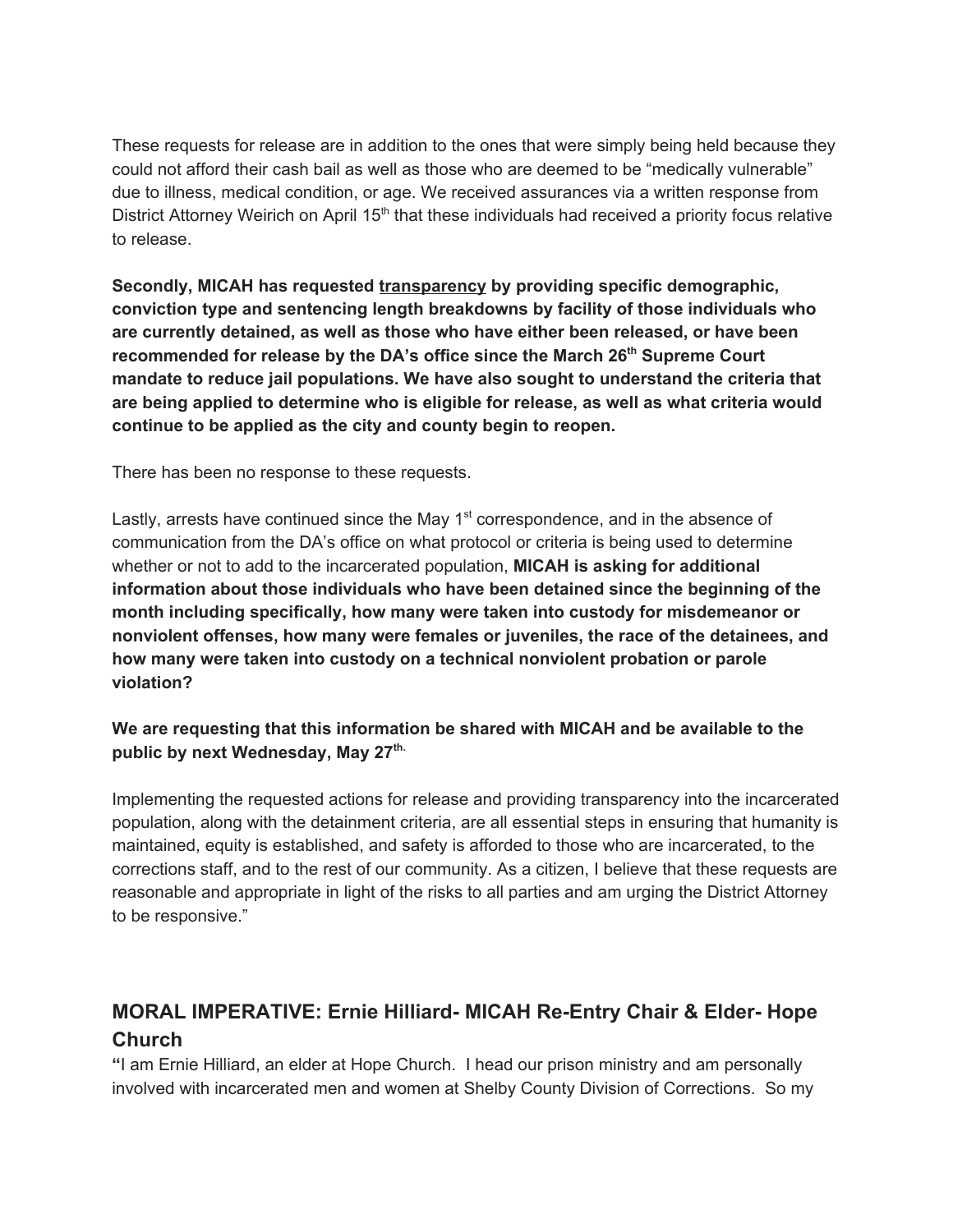message will dovetail with where we started with Rev. Roz…being about humanity. The question is about where has our humanity gone? What have we become as a society? How we look at our brothers and sisters…our mothers and dads….our families our neighbors people who we live us… we connect with every day… who we interact with?

Do we expect them to get the same treatment we expect for ourselves? Should they exposed to violent and inhospitable conditions? Should they be viewed as less than human…and treated unfairly? Since I mentor a lot of individuals, I see firsthand and experience what they experience. I can't walk in their shoes but I can walk alongside them…and hear their stories, their struggles, understand their concerns and fears.

Our message today is clear and simple, humanity and fair treatment. We talk about justice in America. Our symbol of justice is that she is blind. Well not so much! Seemingly we have two Justice systems in America: one if you have money and power; another if you are poor and powerless. What's wrong with that? Is that the way we think about ourselves? I don't think so. We are a people of faith that compels us to love those who have lost their way and to help them find it again. And that is why we are here today to talk about how we help these individuals who are exposed to a particularly violent and deadly virus.

We cannot turn our backs on them because they made mistakes. I think not! I hope not! Will we let them languish with out caring and showing concern? I hope not! We thank you for this opportunity to present our message and our call for humanity. These people have every right for justice and fair treatment; and safety under our laws guaranteed by our constitution and the 14<sup>th</sup> amendment and due process.

We pray and hope that we will all come together and make a better life for our people who are incarcerated."

# **CLOSING PRAYER: Rev. Fred Morton- MICAH Delegate for United Methodist Church- Memphis Metro District**

"O Lord, as we depart, we pray your holy benediction on all our efforts on behalf of those most precious in your sight—the poor, the forgotten, the prisoner, the sick.

We know they are held in high regard in your counsels.

Grant that we all be awakened to your searing love that moves us to act in their behalf and bring in the day when justice and peace, your very holy shalom shall prevail in this community.

And all these things we pray in your most holy name.

Amen."